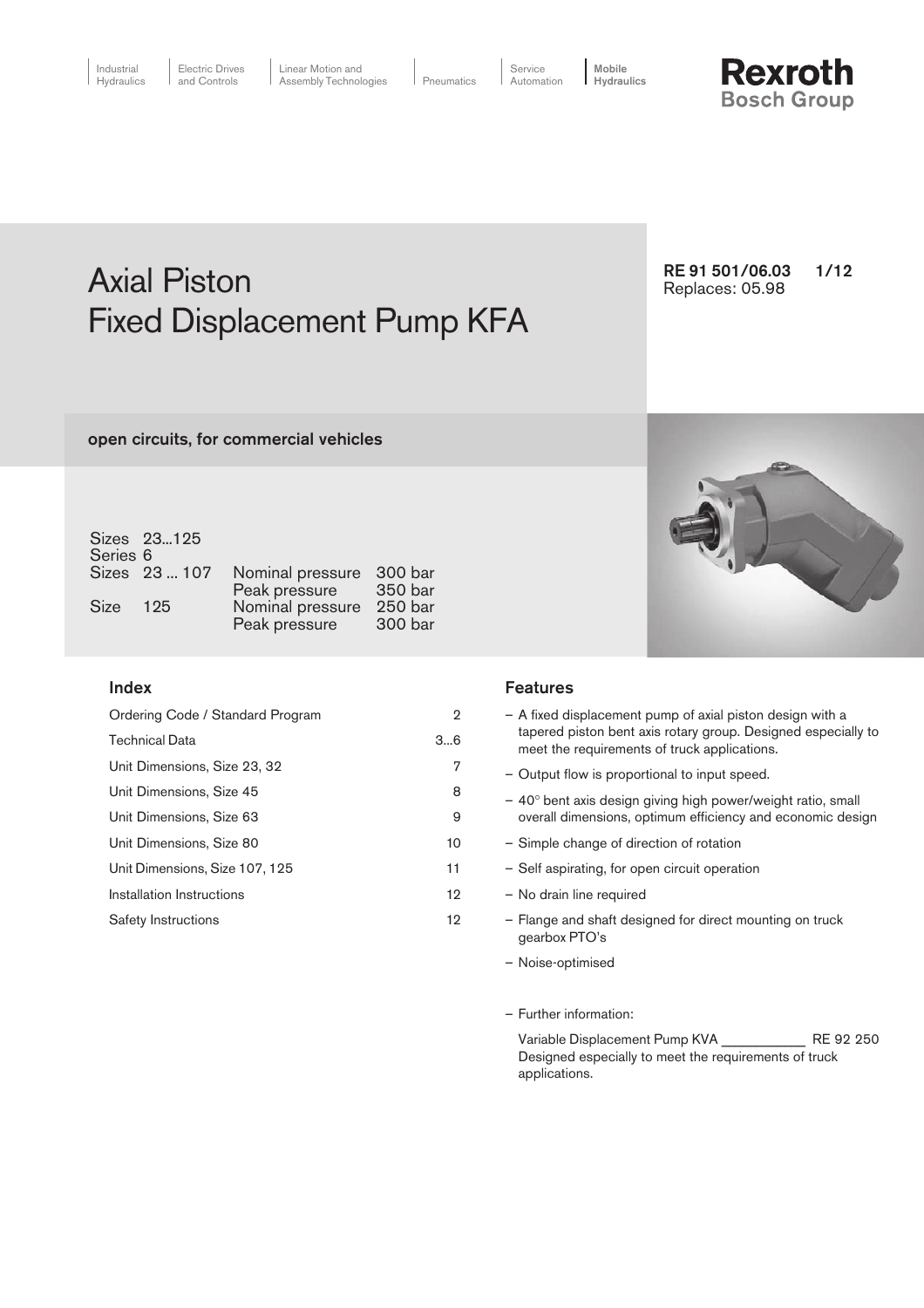# Ordering Code / Standard Program

|                                                                                |    |    |    |              |    | <b>KFA2F</b> | $\mathbf O$ |  | 6 | 3 | ۰ | M | Е | K | 64 |
|--------------------------------------------------------------------------------|----|----|----|--------------|----|--------------|-------------|--|---|---|---|---|---|---|----|
| Axial piston unit                                                              |    |    |    |              |    |              |             |  |   |   |   |   |   |   |    |
| Fixed displacement, bent axis design<br>for commercial vehicles                |    |    |    | KFA2F        |    |              |             |  |   |   |   |   |   |   |    |
| Operation                                                                      |    |    |    |              |    |              |             |  |   |   |   |   |   |   |    |
| Pump in open circuit                                                           |    |    |    | $\mathbf{o}$ |    |              |             |  |   |   |   |   |   |   |    |
| <b>Size</b>                                                                    |    |    |    |              |    |              |             |  |   |   |   |   |   |   |    |
| $\hat{=}$ Displacement V <sub>g</sub> (cm <sup>3</sup> )                       | 23 | 32 | 45 | 63           | 80 | 107          | 125         |  |   |   |   |   |   |   |    |
| <b>Series</b>                                                                  |    |    |    |              |    |              |             |  |   |   |   |   |   |   |    |
|                                                                                |    |    |    |              |    |              | 6           |  |   |   |   |   |   |   |    |
| Index                                                                          |    |    |    |              |    |              |             |  |   |   |   |   |   |   |    |
|                                                                                |    |    |    |              |    |              | 3           |  |   |   |   |   |   |   |    |
| <b>Seals</b>                                                                   |    |    |    |              |    |              |             |  |   |   |   |   |   |   |    |
| NBR (nitrile-caoutchouc), with 2 shaft seals in FKM (fluor-caoutchouc)         |    |    |    |              |    |              | M           |  |   |   |   |   |   |   |    |
| Shaft end                                                                      |    |    |    |              |    |              |             |  |   |   |   |   |   |   |    |
| Splined shaft similar DIN ISO 14 (for truck use)                               |    |    |    |              |    |              | Е           |  |   |   |   |   |   |   |    |
| <b>Mounting flange</b>                                                         |    |    |    |              |    |              |             |  |   |   |   |   |   |   |    |
| Special flange ISO 7653-1985 (for truck use)                                   |    |    |    |              |    |              | K           |  |   |   |   |   |   |   |    |
| Service line connections                                                       |    |    |    |              |    |              |             |  |   |   |   |   |   |   |    |
| Service line ports A(B): threads at rear<br>Suction port S:<br>threads at rear |    |    |    |              |    |              | 64          |  |   |   |   |   |   |   |    |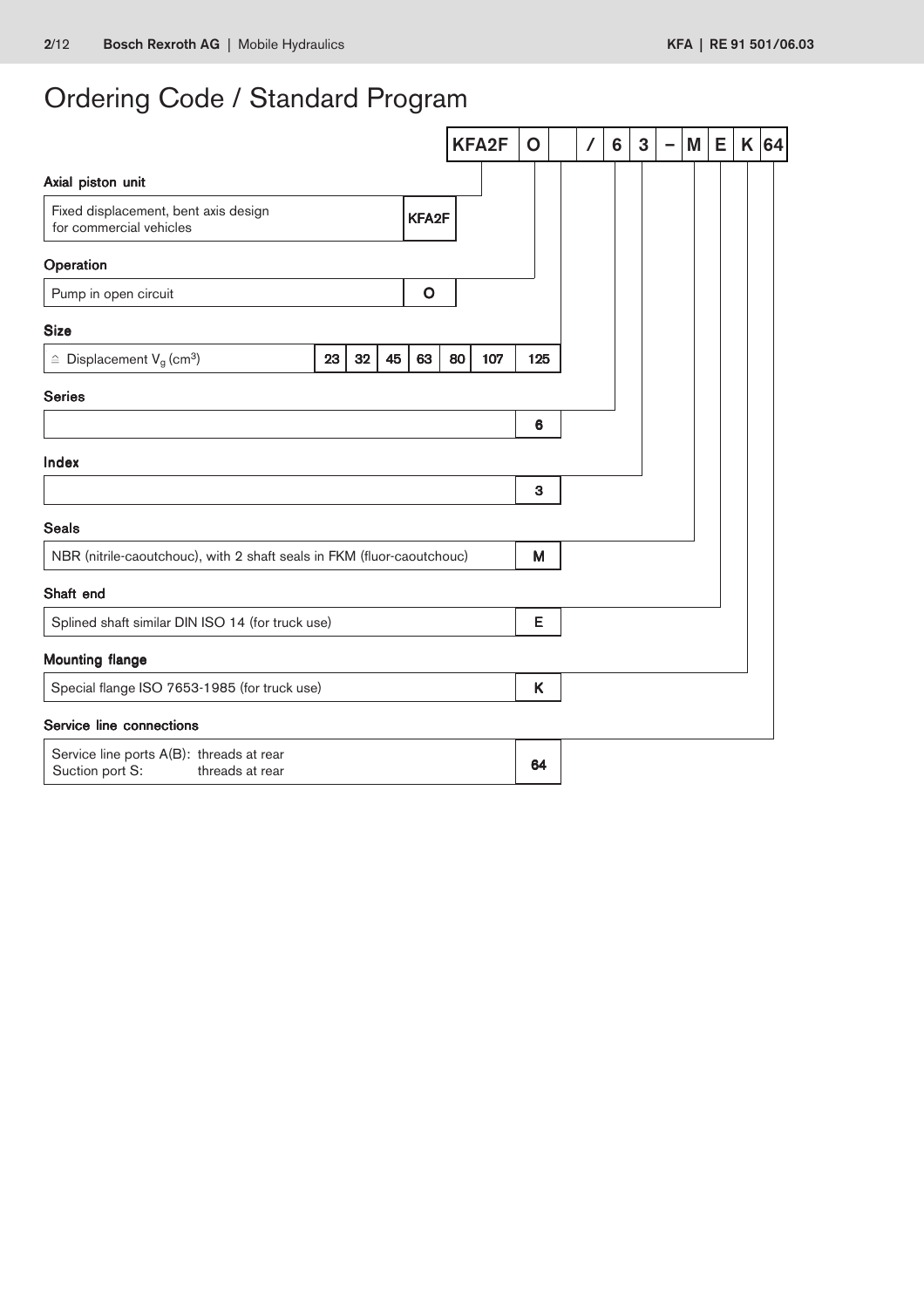### Fluid

Before starting a project, get detailed information about the selection of pressure fluids and application conditions from our catalog sheets RE 90220 (mineral oil), RE 90221 (environmentally acceptable hydraulic fluids).

When operating with environmentally acceptable hydraulic fluids, limitations of the technical data and seals, as specified in RE 90221, must be taken into account. If necessary, please contact us, specifying the hydraulic fluid used.

Attention: For the operation with water-containing HF-fluids the fixed displacement pump KFA is not suitable.

#### Operating viscosity range

In order to obtain optimum efficiency and service life, select the operating viscosity (at operating temperature) from within the range

 $v_{opt}$  = operating viscosity 16...36 mm<sup>2</sup>/s

depending on the tank temperature (open circuit).

#### Viscosity limits

The limiting values for viscosity are as follows:

 $v_{\text{min}} = 5$  mm<sup>2</sup>/s short term ( $t < 3$  min) at a max. permissible temp. of  $t_{\text{max}} = +115^{\circ}C$ .

Ensure that the max. fluid temperature is also not exceeded in any pump space (for instance bearing area).

```
v_{\text{max}} = 1600 \text{ mm}^2/\text{s}short term (t < 3min)
```
on cold start ( $p \le 30$  bar,  $n \le 1000$  rpm,  $t_{min} = -40$ °C).

At temperatures of -25°C down to -40°C special measures are required. Please contact us for further information.

For detailed information on use at low temperatures, see RE 90300-03-B.

#### Selection diagram

#### Notes on the selection of the hydraulic fluid

In order to select the correct fluid, it is necessary to know the operating temperature in the tank (open circuit) in relation to the ambient temperature.

The hydraulic fluid should be selected so that within the operating temperature range, the operating viscosity lies within the optimum range  $(v_{opt})$  (see shaded section of below selection diagram). We recommend to chose the higher possible viscosity class.

Example: at an operating temperature of 60°C, the viscosity classes VG64 and VG68 are in the optimal viscosity range (v<sub>opt</sub>, shaded section). In this case, we recommend that you choose VG 68.

Important: The leakage oil (case drain oil) temperature is influenced by pressure and pump speed and is always higher than the tank temperature. However, the temperature must not exceed 115°C at no point in the circuit.

If it is not possible to comply with the above conditions because of extreme operating parameters or high ambient temperatures please consult us.

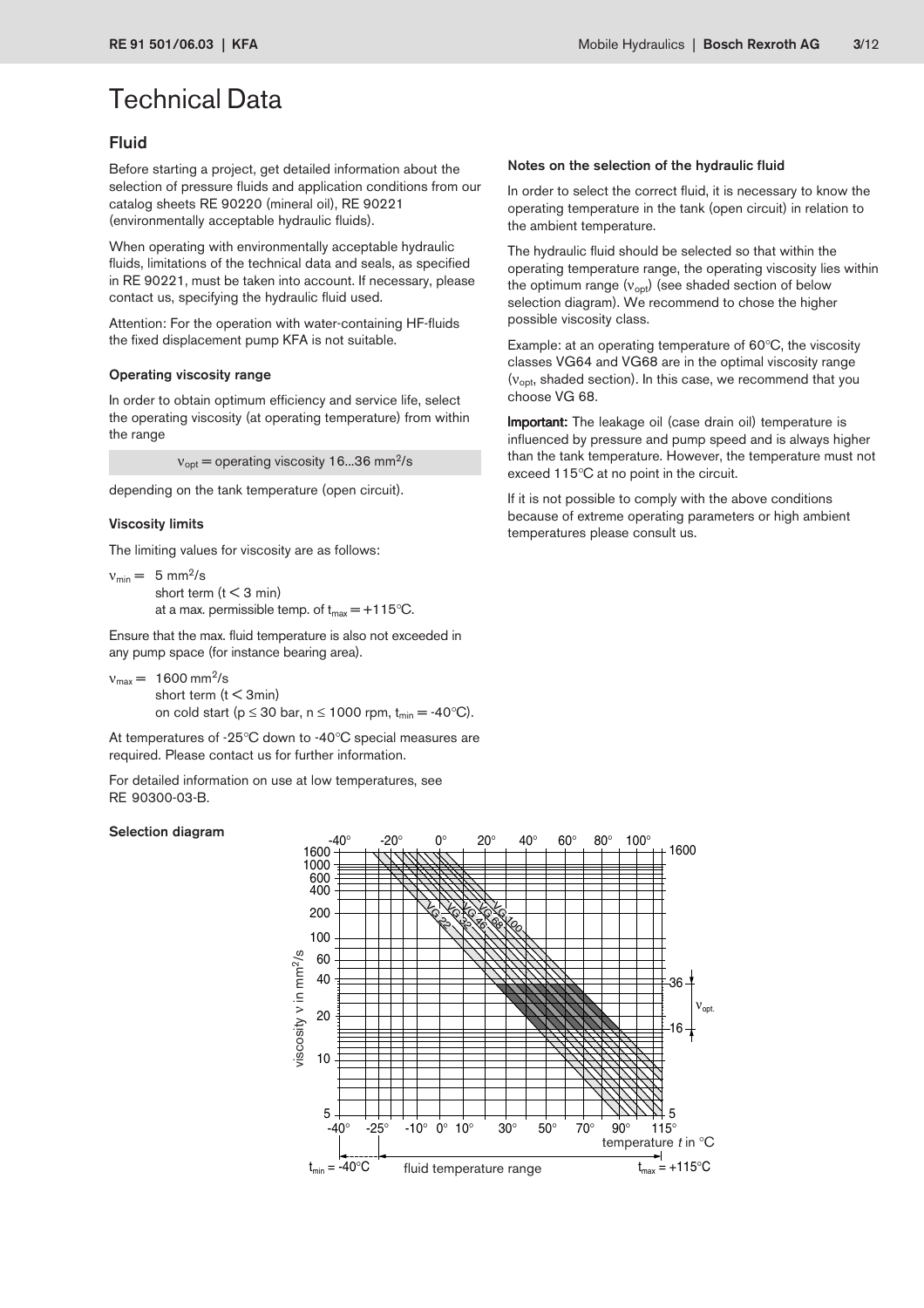### Filtration

The finer the filtration the better the achieved purity grade of the pressure fluid and the longer the life of the axial piston unit.

To ensure safe operation of the axial piston unit, a minumum purity grade of

20/18/15 to ISO 4406 is necessary.

At very high temperatures of the hydraulic fluid (90°C to max. 115°C) at least purity grade

19/17/14 to ISO 4406 is necessary.

If above mentioned grades cannot be maintained please consult us.

### Temperature range of the radial shaft seal

The FKM shaft seal is admissible for a housing temperature range from -25°C to +115°C.

Note:

For applications below -25°C a NBR shaft seal is necessary (admissible temperature range -40°C to +90°C). When ordering, please state in clear text: with NBR shaft seal

### Operating pressure range – inlet side

Absolute pressure at port S (suction inlet)

| $D_{\text{abs min}}$ $\_\_$ | 0.8 <sub>bar</sub> |
|-----------------------------|--------------------|
| $P_{\text{abs max}}$        | 2 bar              |

#### Operating pressure range – outlet side

Pressure at port A or B

| sizes 23  107 | nominal pressure p <sub>N</sub>        | 300 bar |
|---------------|----------------------------------------|---------|
|               | peak pressure $p_{max}$ __             | 350 bar |
| size 125      | nominal pressure $p_N$                 | 250 bar |
|               | peak pressure p <sub>max</sub> _______ | 300 bar |
|               |                                        |         |

(pressure data to DIN 24312)

### Case drain fluid

The housing room is connected to the suction chamber, a leakage line from port "R" is therefore not necessary (port "R" is plugged).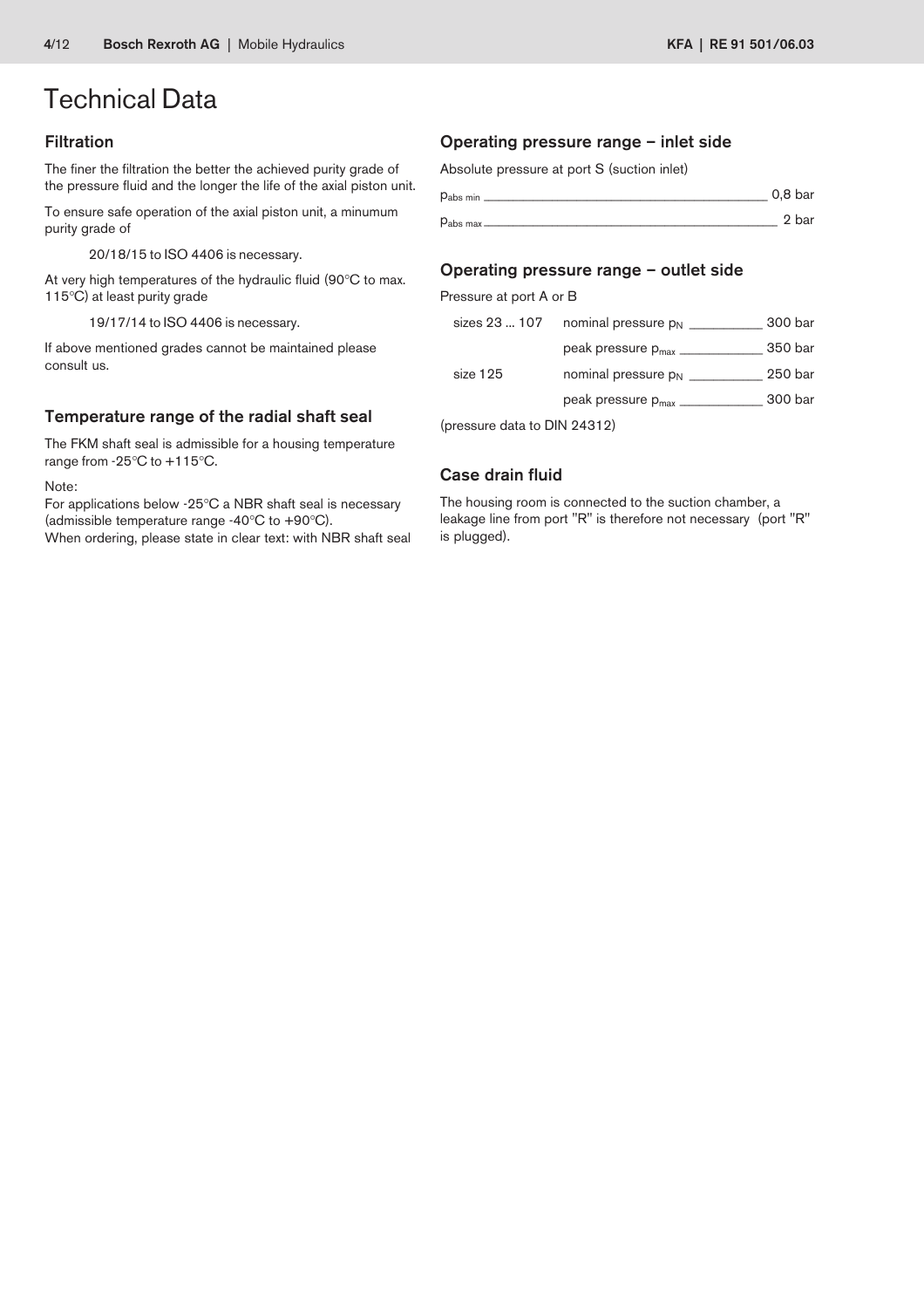Table of values (theoretical values, without considering mech-hyd. and volumetric efficiency, values rounded)

| <b>Size</b>                                                       |                      |           |                  | 23     | 32     | 45    | 63     | 80     | 107    | 125    |
|-------------------------------------------------------------------|----------------------|-----------|------------------|--------|--------|-------|--------|--------|--------|--------|
| Displacement                                                      |                      | $V_g$     | cm <sup>3</sup>  | 22,9   | 32     | 45,6  | 63     | 80,4   | 106,7  | 125    |
| Speed max. at 1,0 bar 1)                                          |                      | $n_{max}$ | rpm              | 2920   | 2900   | 2560  | 2300   | 2130   | 1860   | 1800   |
| Flow max. at $n_{max}^2$                                          |                      | $qv$ max  | L/min            | 65     | 90     | 113   | 141    | 166    | 193    | 218    |
| Drive power max.<br>at $q_{V \text{ max}}$ ; $\Delta p = 300$ bar |                      | $P_{max}$ | kW               | 32,5   | 45     | 56,5  | 70,5   | 83     | 96,5   | 109    |
| Torque                                                            | $\Delta p = 300$ bar |           | Nm               | 109    | 153    | 218   | 301    | 384    | 509    | 597    |
|                                                                   | $\Delta p = 350$ bar |           | Nm               | 128    | 178    | 254   | 351    | 448    | 594    | 696    |
| Rotary stiffness                                                  |                      |           | Nm/rad           | 304    | 304    | 435   | 520    | 711    | 806    | 806    |
| Moment of inertia<br>about the drive axis                         |                      | J         | kgm <sup>2</sup> | 0,0012 | 0.0012 | 0,003 | 0.0042 | 0.0072 | 0,0116 | 0,0116 |
| Weight (approx.)                                                  |                      | m         | kg               | 5,8    | 5,8    | 8,0   | 9,0    | 11,6   | 14,5   | 14,5   |

1 ) These values apply at absolute pressures at suction opening »S« and operating on mineral oil (at 0,8 bar at suction port S reduced technical data)

2) 3% flow loss included

### Pump drive

Permissible axial load of the drive shaft.

| <b>Size</b>                                        |                                             | 23 | 32     | 45     | 63     | 80    | 107   | 125   |
|----------------------------------------------------|---------------------------------------------|----|--------|--------|--------|-------|-------|-------|
| With pump stationary or on<br>low pressure by-pass | $\pm$ F <sub>ax max</sub> (N)               | 0  |        | 0      |        |       |       |       |
| permissible axial load /                           | $+ F_{\text{ax perm.}}(N/\text{bar}) + 5.2$ |    | $+5,2$ | $+7.0$ | $+8.7$ | 10.6  | 12.9  | 12,9  |
| bar operating pressure                             | - $F_{ax\,perm.}(N/bar)$   - 24             |    | $-33$  | $-43$  | $-53$  | $-60$ | $-71$ | $-77$ |

 $F_{ax \, max}$  = increases bearing life  $+$  F<sub>ax max</sub> = reduces bearing life (avoid if possible) -  $\ddot{+}$  $\mathsf{F}_{\mathsf{ax}}$ 

For drives with radial force load (pinion, V-belt drives), please contact us!

#### Calculation of size

| Flow   | $V_g \cdot n \cdot \eta_v$<br>q,<br>1000                      | in L/min |
|--------|---------------------------------------------------------------|----------|
| Torque | $V_g \cdot \Delta p$<br>$20 \cdot \pi \cdot \eta_{\text{mh}}$ | in Nm    |

 $V<sub>g</sub>$  = geom. displacement per revolution in cm<sup>3</sup>

 $\Delta p =$  differential pressure in bar

- $n = speed in rpm$
- $\eta_v$  = volumetric efficiency
- $\eta_{mh}$  = mech-hydraulic efficiency
- $\eta_t$  = overall efficiency ( $\eta_t = \eta_v \cdot \eta_{mh}$ )

 $2 \pi \cdot T \cdot n$  q<sub>v</sub> •  $\Delta p$ Power  $P = \frac{}{60\,000} = \frac{}{600 \cdot \eta_t}$  in kW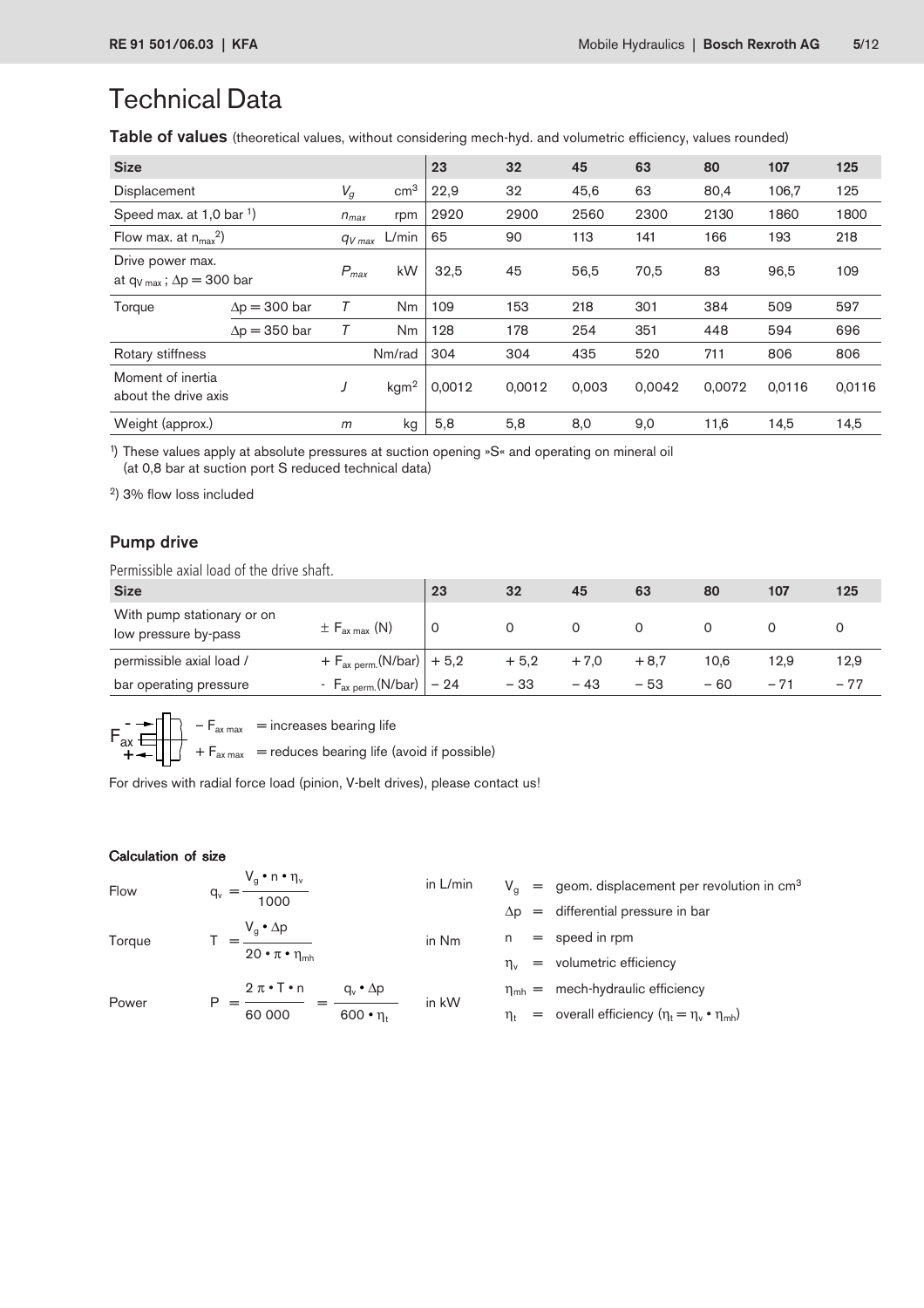### Direction of rotation and change of direction

The direction of rotation of the pump is defined through a pressure flange screwed on the service line port. Through a simple change of the pressure flange the service line port and the suction line port are changed, the pump can be operated in reverse direction of rotation.

The pump is originaly delivered with the pressure flange on the service line port A.

### Design at delivery



View X (viewed from port plate)



| <b>Size</b>             |    | 23.32 |     | 45, 63 80, 107, 125 |
|-------------------------|----|-------|-----|---------------------|
| Torque M <sub>max</sub> | Nm | 70.   | 100 | 180                 |

### Accessories for KFA

For the KFA-pump the following accessories are available from Rexroth:

- Coupling flange, used in pump operation via a joint shaft (see RE 95001)
- Suction pipe, in all variations (see RE 95004)
- Adaption flange, for KFA-mounting in unfavourable mounting conditions (on enquiry)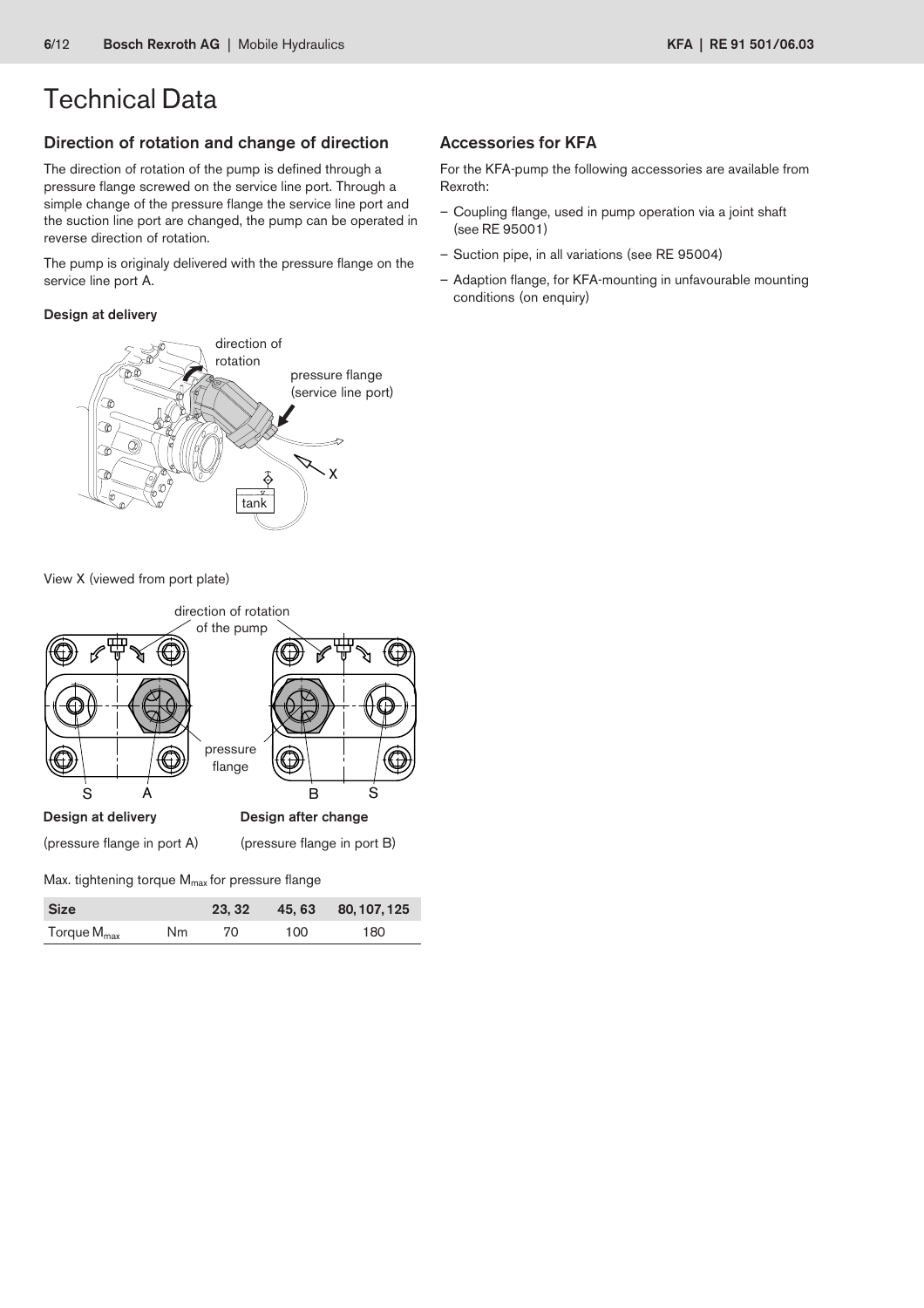# Unit Dimensions, Size 23, 32

Before finalising your design, please request a certified drawing.

> $\frac{105}{2}$  $\frac{80}{2}$

 $\infty$ 







<sup>1</sup>) Centre bore to DIN 332

## **Connections** Connections **Tightening torque, max.**

|    | A or B Service line port                            | <b>DIN ISO 228</b> | G 1/2; 14 deep   | 200 Nm |
|----|-----------------------------------------------------|--------------------|------------------|--------|
| S. | Suction port for operation fluid                    | <b>DIN ISO 228</b> | G 3/4; 16 deep   | 330 Nm |
| R  | Air bleed<br>(plugged, leakage returned internally) | <b>DIN 3852</b>    | $M10x1$ ; 8 deep | 30 Nm  |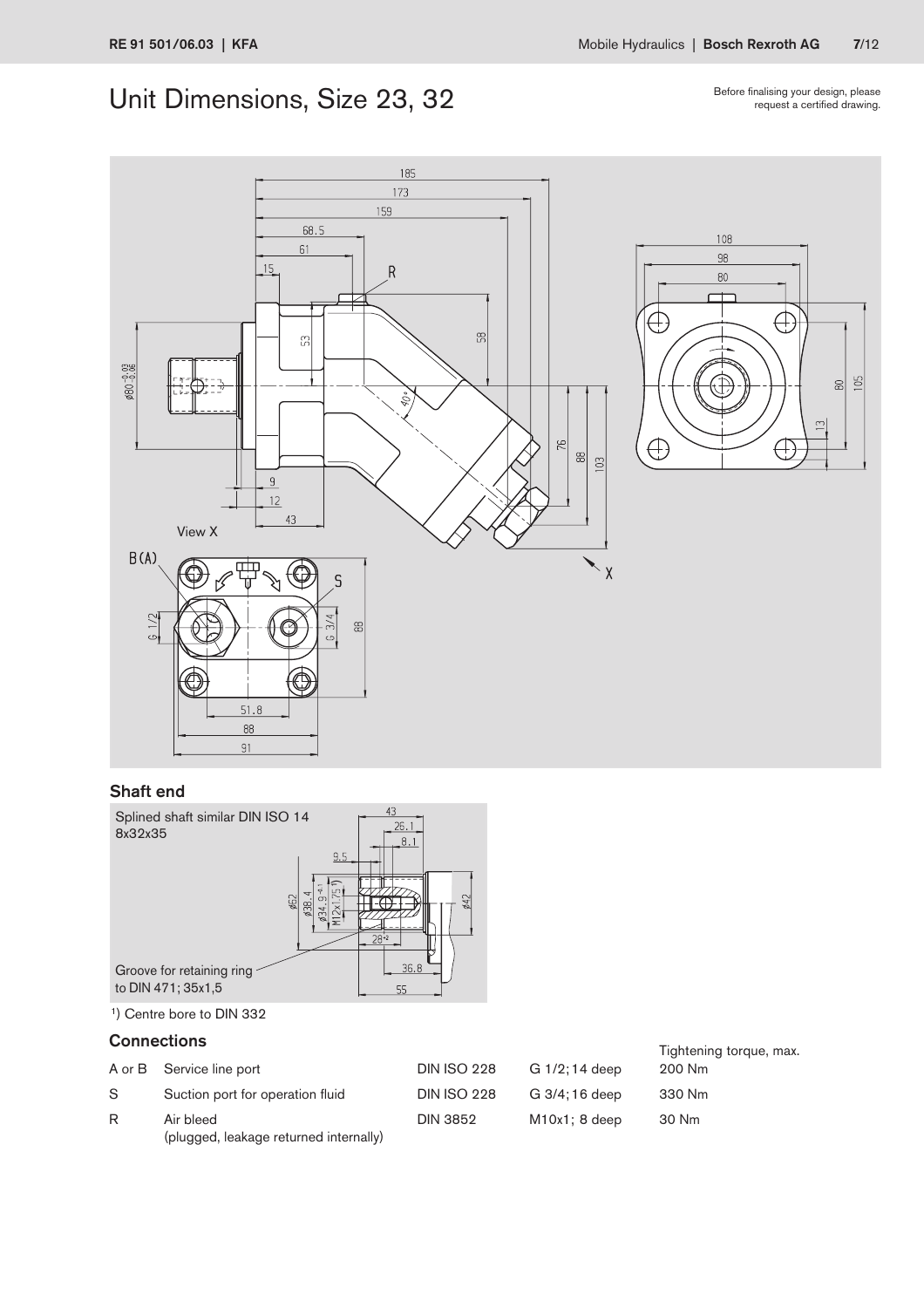# Unit Dimensions, Size 45 Before finalising your design, please

request a certified drawing.





### Shaft end



<sup>1</sup>) Centre bore to DIN 332

| <b>Connections</b> |                                                     | Tightening torque, max. |                  |        |
|--------------------|-----------------------------------------------------|-------------------------|------------------|--------|
|                    | A or B Service line port                            | <b>DIN ISO 228</b>      | G 3/4; 16 deep   | 330 Nm |
| S.                 | Suction port for operation fluid                    | <b>DIN ISO 228</b>      | $G_1$ ; 18 deep  | 480 Nm |
| R                  | Air bleed<br>(plugged, leakage returned internally) | <b>DIN 3852</b>         | $M10x1$ ; 8 deep | 30 Nm  |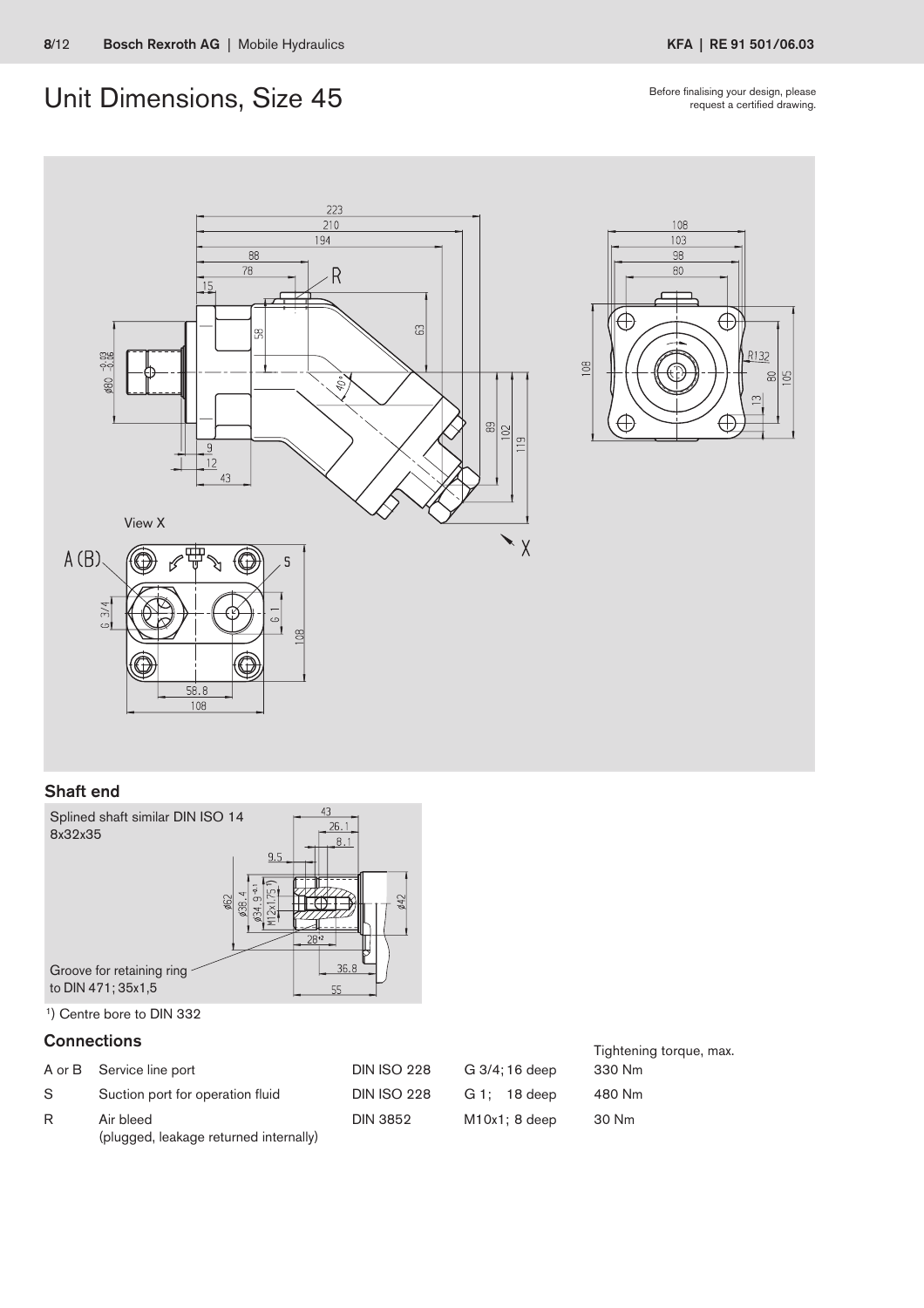# Unit Dimensions, Size 63

Before finalising your design, please<br>request a certified drawing.



### Shaft end



<sup>1</sup>) Centre bore to DIN 332

|    | <b>Connections</b>                                  | Tightening torque, max. |                  |        |
|----|-----------------------------------------------------|-------------------------|------------------|--------|
|    | A or B Service line port                            | <b>DIN ISO 228</b>      | G 3/4; 16 deep   | 330 Nm |
| S. | Suction port for operation fluid                    | <b>DIN ISO 228</b>      | $G_1$ ; 18 deep  | 480 Nm |
| R  | Air bleed<br>(plugged, leakage returned internally) | <b>DIN 3852</b>         | $M10x1$ ; 8 deep | 30 Nm  |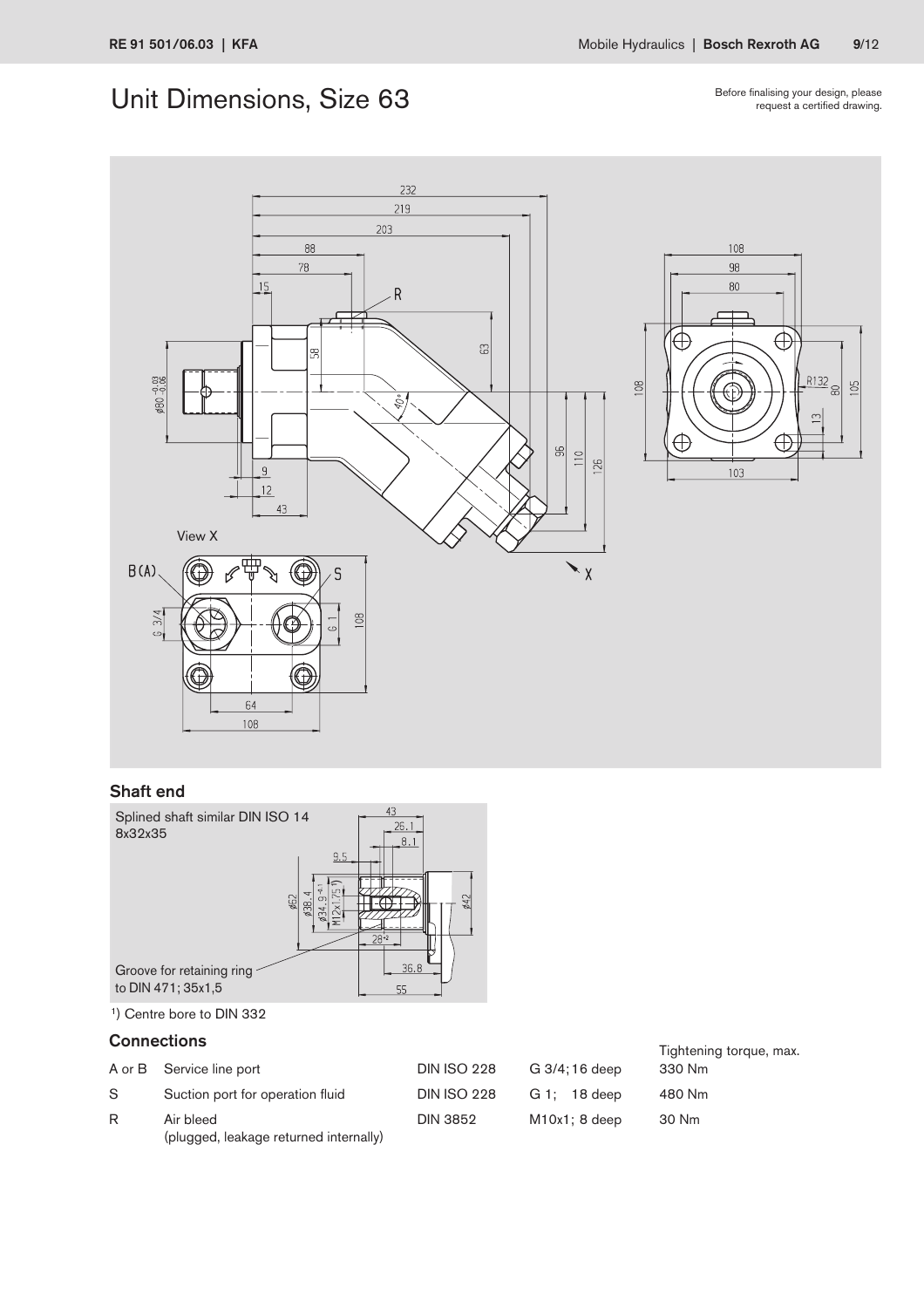# Unit Dimensions, Size 80 Before finalising your design, please

request a certified drawing.



### Shaft end



<sup>1</sup>) Centre bore to DIN 332

### **Connections** Connections **Connections Connections Connections Connections Connections C**

|    | A or B Service line port                            | <b>DIN ISO 228</b> | G 1: | 18 deep          | <b>Hyntoming torque, max.</b><br>480 Nm |
|----|-----------------------------------------------------|--------------------|------|------------------|-----------------------------------------|
| S. | Suction port for operation fluid                    | <b>DIN ISO 228</b> |      | G 1 1/4; 20 deep | 720 Nm                                  |
| R  | Air bleed<br>(plugged, leakage returned internally) | <b>DIN 3852</b>    |      | $M10x1: 8$ deep  | -30 Nm                                  |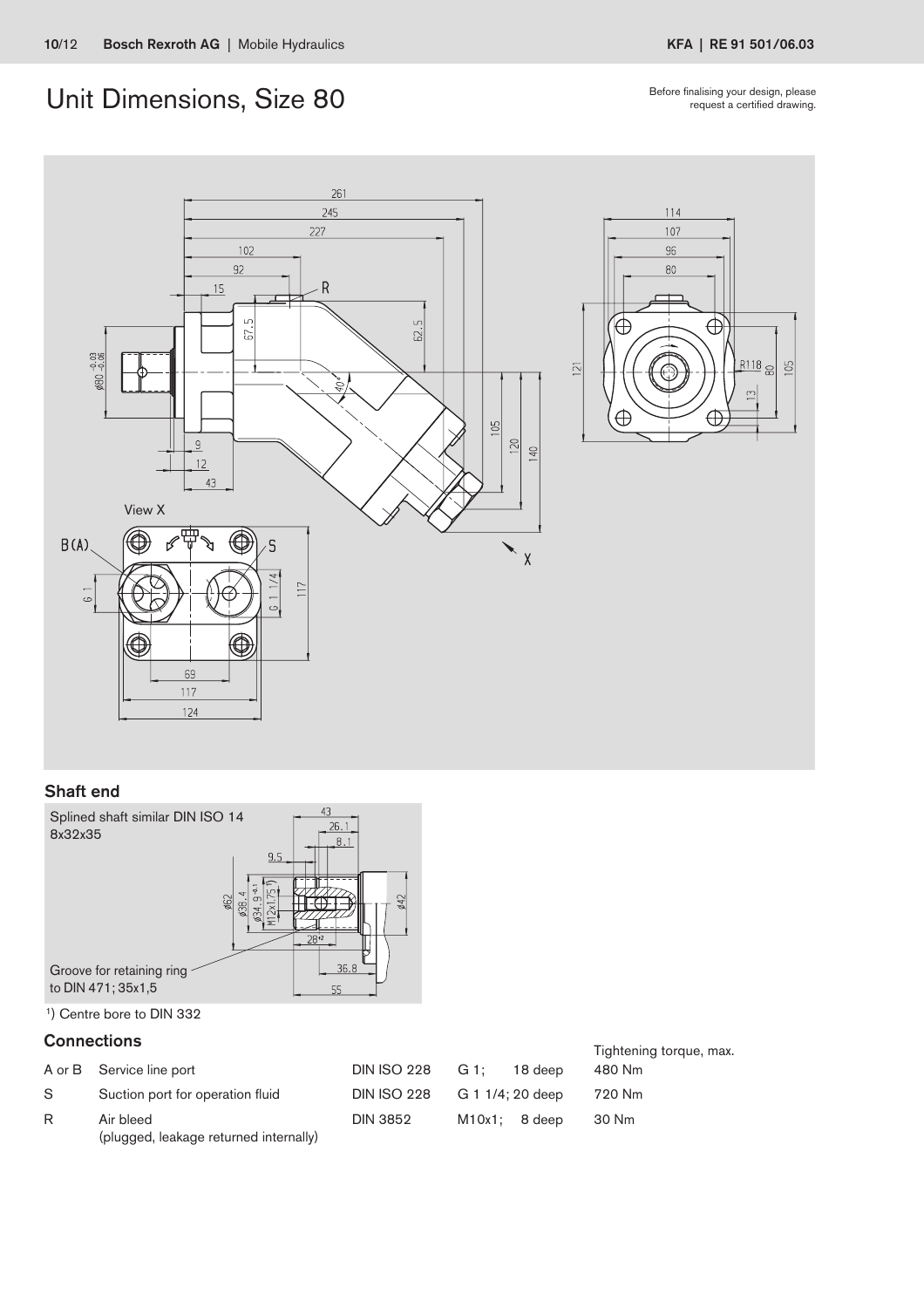# Unit Dimensions, Size 107, 125

Before finalising your design, please<br>request a certified drawing.



### Shaft end



<sup>1</sup>) Centre bore to DIN 332

|    | <b>Connections</b>                                  | Tightening torque, max. |                  |        |
|----|-----------------------------------------------------|-------------------------|------------------|--------|
|    | A or B Service line port                            | DIN ISO 228             | G 1:<br>18 deep  | 480 Nm |
| S. | Suction port for operation fluid                    | <b>DIN ISO 228</b>      | G 1 1/4; 20 deep | 720 Nm |
| R  | Air bleed<br>(plugged, leakage returned internally) | <b>DIN 3852</b>         | $M10x1: 8$ deep  | 30 Nm  |